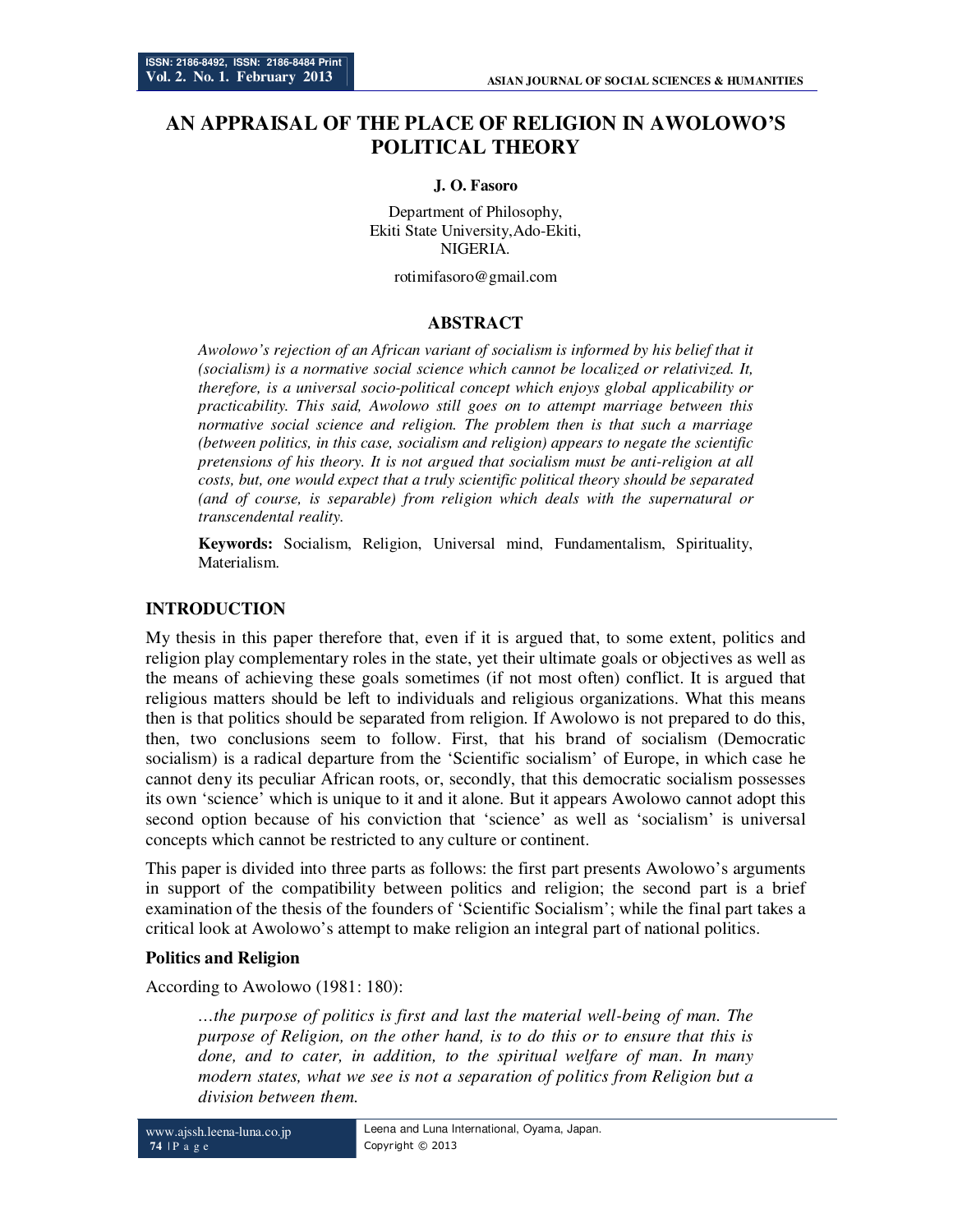For a proper understanding of the role played by religion in Awolowo's political theory, the importance of what he calls the Universal mind must also be considered. It is a known fact that religion stresses the equality of all men. If men are equal, then, why are they not also equal in their acquisition of wealth and needs in accordance with simple moral criteria? And if the prevailing social arrangements stand in the way of this possibility, why should it not be transformed peacefully. Let it be mentioned here that Awolowo's political theory is termed 'Democratic Socialism', which, as noted earlier, is said to be a normative social science. Awolowo argues that, in Nigeria from its present capitalist-oriented arrangement to a socialist state, as we shall see presently, has some religious undertone. He argues that once the criteria of socialism are set down, we must leave the method of their accomplishment of the Universal Mind who knows the best way to bring them to fruition. This Universal Mind is equated with God by Awolowo. The argument (or what Awolowo regards as a misconception) that politics is essentially materialistic and religion fundamentally spiritual, and that it is difficult for a man to be a successful politician and a good Christian at the same time, is, to Awolowo, fallacious. Against such an argument, he has this to say (Ibid, 182):

*I want to admit, without the least hesitation that politics is essentially materialistic and religion fundamentally spiritual. But it cannot be gain said that living man is a combination of matter and spirit.* 

Religion and politics, so conceived, become two sides of a coin. What is more, the eradication of ignorance, disease and want, is said to be a matter of utmost concern to politics and as well to religion. He argues further that, as a matter of fact, in the early days the education of the young and old, and their health and general well-being were more or less the exclusive preserves of Religious bodies and their off-shoots and allies – the charitable organisations. In Awolowo's socialist state, the functions of politics will be complementary to those of religion, because, as he argues, the terrestrial part of man is inherently selfish, tyrannical and corruptible. The ethereal part of him (man), that is, the soul, is pure, just, incorruptible, uplifting and ennobling. Consequently, man is constantly subjected to internal conflict in which either the body or soul must win. In the short run, so we are told, victory may go to the former, but in the long run it is the latter that tends to be on the ascendant.

Apart from the complementary role which religion and politics play in any society, Awolowo goes on to identify four examples which show that the best politics derives from and is firmly rooted in religious ideals. First, religion enjoins love of one's neighbour – love your neighbour as yourself. There is also the fact that men are equal before God. This is, according to him, also what a government should ensure, that is, equality before the law. Second, in all great religions, women are treated on the same basis of equality with men. "Our Lord Jesus Christ is the most outstanding exemplar in this respect". Third, many Fundamental Human Rights, particularly the three freedoms of conscience, of association, and of speech, have their origin in the great religions. There are many great religious martyrs – John the Baptist, Jesus Christ, Mohammed's flight from Mecca to Medina, and so on.

*Many great names in politics drawing their inspiration from Religion also suffered or died for the same cause. It was for this cause that Socrates was sentenced to drink the hemlock and to death (Ibid: 183-84).* 

And fourth, both religion and politics enjoin democracy. Therefore, government (and hence politics) and religion, must exist side by side working for the good of man. For this reason, it is incumbent upon government and politicians to conduct their affairs in strict accordance religious and ethical standards, because, (Awolowo is here agreeing with Daniel O'Connell) nothing is politically right which is morally wrong.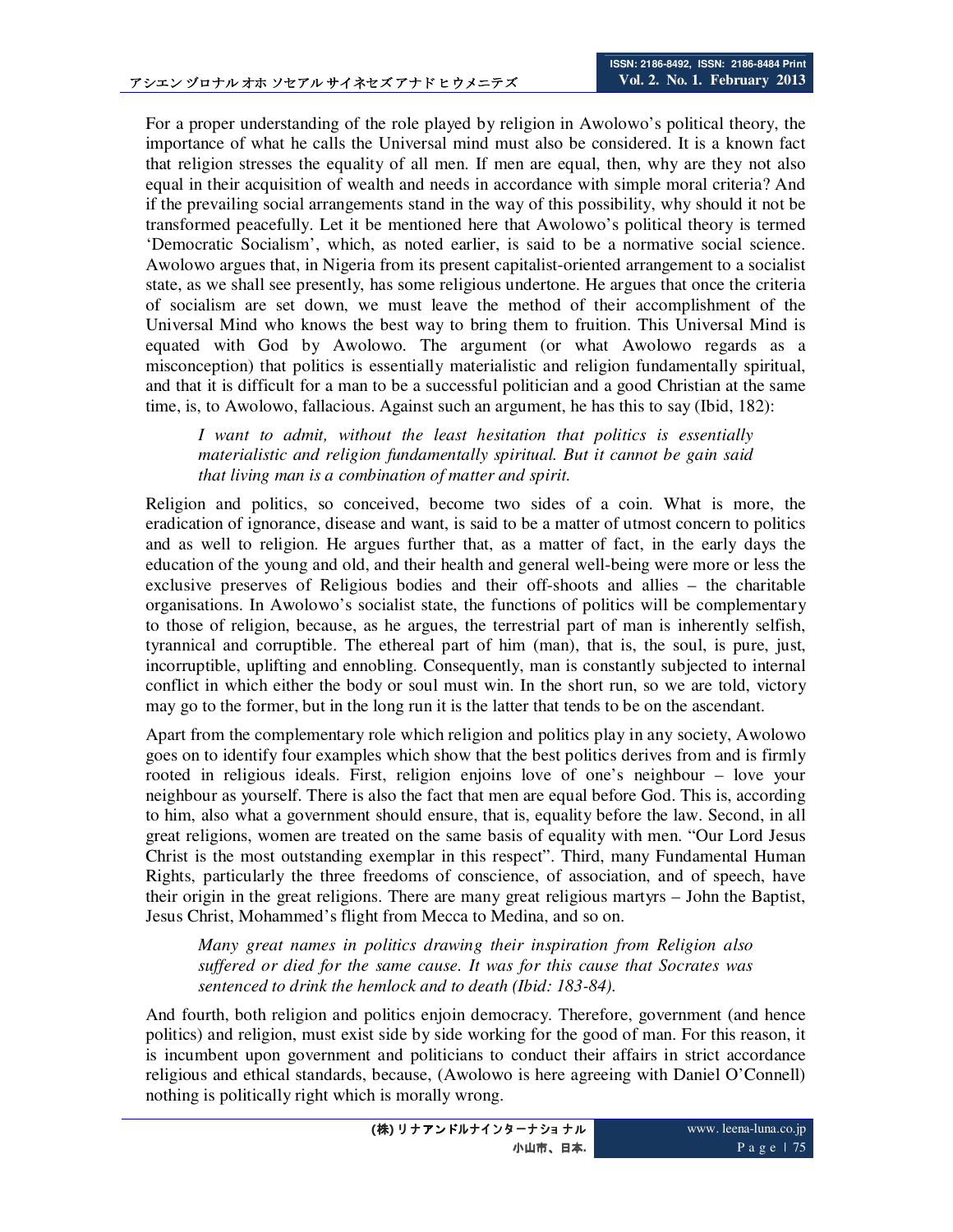Other writers like Senghor (1968: 385), Nyere (1968: 381), and Anyanwu (1983: 50) also argued that socialism, especially African socialism, is not anti-religion or anti-Christ. For Anyanwu, it is the religious ideals inherent in man that motivate him to seek for the wellbeing of his fellowmen and women. What Awolowo refers to as the Universal Mind becomes, in Anyanwu, the 'Great life – Force'. It however, remains to be convincingly proved that the first group of people that may be called progenitors of socialism were motivated by religious feelings or sentiments as Anyanwu wants us to believe. Again, the founders of Scientific Socialism – Marx, Engels, as well as Lenin were not religious in any obvious sense.

Judging from the ethical diversity in Nigeria, and the fact that the world religions – Christianity, Islam, as well as African traditional religions – cut across these ethical barriers, it not difficult to guess why Awolowo should bring in religion as a unifying factor in his political theory. People from different ethical groups belong to the same religious faith and fellowship, and this fosters unity among Nigerians.

"Differences of castes, tribes, clan or religion must be integrated into the political process and it is precisely because they loom so large as to the creation of the modern nation-state that the leaders place great emphasis on the primacy of the nation, and the elimination of traditional status differentiation" (Sigmund 1963:7). It may be argued, then, that the role which Awolowo assigns to religion in his political theory may be nothing more than a strategy to unite the masses in order to secure their unanimous rejection of foreign domination as well as rallying the people round the socialist party.

Before embarking on a critical appraisal of Awolowo's arguments in favour of combining politics with religion, let us see how classical socialists conceive the relationship between politics (socialism or communism) and religion. This is to show that Awolowo cannot run away from the obvious fact that his anticipated political programme has its roots firmly in the peculiar African socio-political milieu.

## **Marxism – Leninism and Religion**

According to Lenin (1905: 83):

*Religion is one of the forms of spiritual oppression which everywhere weighs down heavily upon the masses of the people, overburdened by their perpetual work for others, by want and isolation. Impotence of the exploited classes in their struggle against the exploiters just as inevitably gives rise to the belief in a better life after death as impotence of the savage in the battle with nature gives rise to the belief in gods, devils, miracles and the like… Religion is opium for the people. Religion is a sort of spiritual booze in which the slaves of capital draw their human image, their demand for a life more or less worthy of man.* 

One of the demands of the proletarian party in the struggle for democracy, Lenin argues, is that freedom of conscience, the separation of the church from the state and the school from the church.

He opines that a Marxist must be a materialist. This is, a Marxist must be one who treats the struggle against religion not in an abstract way, but in a concrete way, on the basis of the class struggle. Lenin however argues that a priest may be admitted into the socialist party provided he works conscientiously for the party without opposing party programmes. If, however, such a priest makes it his chief and almost sole work actively to propagate religious views in the party, it would unquestionably have to expel him from its ranks (1909: 402-413).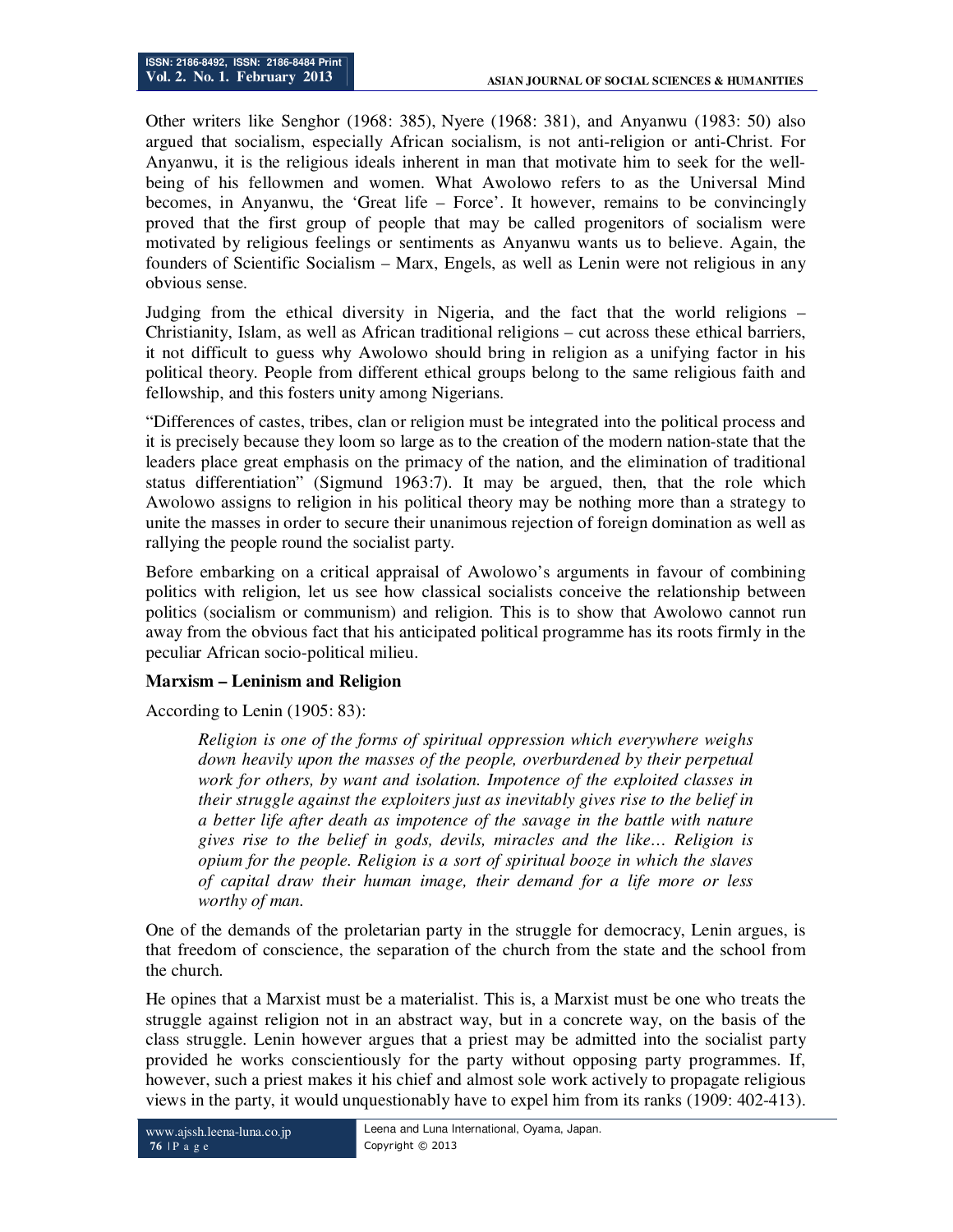Those who argue that in spite of its ruthlessness, communism has not succeeded in eliminating Christianity even in Russia must bear in mind that the Christians in that country must be distinguished from those in our midst in contemporary Nigeria. It should be noted that the survival of Christianity in any communist state would depend to a large extent on its not being antagonistic to the authority of the state. In a situation where the Universal Mind permeates and pervades everything, where the prophets and Alfas 'receive divine messages' thereby disobeying the authority of the state, conflicts are bound to occur, and this may cause the break-down of the law and order.

Awolowo's socialist state may eventually be saddled with some religious sects that rate the church over and above the authority of the state (2012). For example, Bishop Enlogius (1909: 414) was quoted as saying that:

*All I say is that the initiative for these (church) reforms must come from within the church, not from without, not from the state, and, of course not from the Budget Commission. After all, the church is a divine and eternal institution; its law is immutable, whereas the ideals of the state life as we know are subject to constant modifications.* 

One might regard an utterance such as this is pure clericalism, but its social implications are enormous. If the church laws are immutable, then, they are unaffected by the changes that may take place in the political arena within the same state. Any wonder then why religious fundamentalists are always prepared to slay thousands of lives to 'purify' their societies. Here, in Nigeria, there were occasions when state governors or commissioners of Education expelled some student s from their respective schools because of their refusal to recite the pledge as well as sing the National Anthem. This, the students claimed, was against their religious belief.

What is more, Bishop Enlogius goes on to say that "the task of the church is eternal, immutable, hence it is not possible to link up the church with politics" as if to say that it is not within a political state that the church operates. We observed earlier that Awolowo argues that there is no fundamental difference between the roles played by politics and religion, but here, we are now being told that there is no link between the two. We now come to the last part of the paper, which is, taking a critical look at Awolowo's attempt to marry politics with religion.

### **Religion and Politics: Some Comments**

*Lenin (1918: 180) once argued that, "the deepest sources of religious prejudice is poverty and ignorance, and that is the evil we want to combat."* 

There is no denying the fact that part of Awolowo's socialist objectives is the eradication of poverty and ignorance in the society. Poverty and ignorance constitute part of what he refers to as 'imperialisms' to be combated. But when Awolowo talks of God being on the side of those who fight in a just cause, one wonders if this is not the same God believed by the capitalists (exploiters), whose blessings they take to be responsible for their success in their business transactions. Others also believe that whichever position one finds oneself in the state, it is the will of God that makes one so. It follows then that there is no question of anyone trying to abolish one class in order to establish a conducive social order in the state. For this reason, the capitalists often offer prayers to 'their God'. Some even build churches in their communities where they and other people can worship. If we must agree with Awolowo that it is lack of understanding of the Universal Mind, and therefore of the never-failing efficacy of its working when put in motion by constructive thinking that makes people fear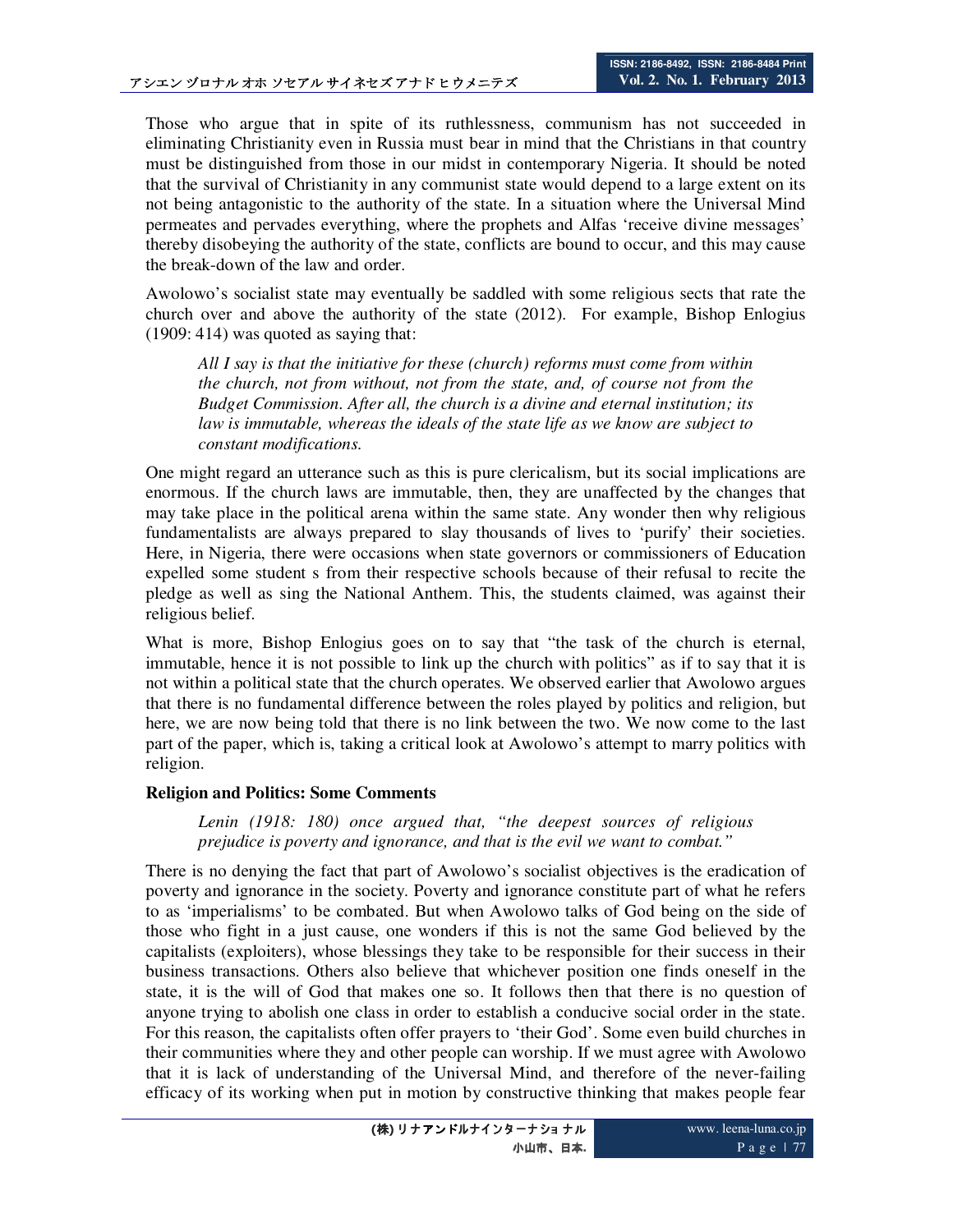evil-doers and to devise elaborate plans for their destruction, then, he has no justification whatsoever for his anticipated transformation of Nigeria from a capitalist state to a socialist one. Since he believes that, capitalism, which involves the exploitation of man by his fellowman is evil, then, it is my considered opinion that Awolowo should leave this too to the Universal Mind so as to punish those who perpetrate such evil against their fellowmen and women.

Again, we are told that once the criteria for socialism are satisfied, the socialist should leave the actual mode of accomplishment to the Universal Mind which may or may not necessarily bring about the use of force or violence. This assertion is a curious one, bearing in mind that Awolowo's rejection of violent revolution has, as observed earlier, a religious undertone, because religion enjoins democracy. But we can now see that the same Universal Mind 'may or may not' use force or violence to bring socialism into fruition. What this means in essence is that we, mortals, are forbidden from violent struggle, but the Universal Mind may after all, employ it to accomplish a particular objective. Makinde (1984, p.25) has argued that the admission of God to Awolowo's socialist theory makes his (Awolowo's) political theory antiscientific. It is true that we do not yet have a conclusive scientific proof of the existence or non-existence of God. Nonetheless, what one would like to know from Awolowo is, even if there is a God – the Universal Mind – that permeates and pervades everything, why did He allow the exploitation of man by man up to a stage where that man, in order to free himself from further exploitation, has to take up arms against his fellowman? That is not all. The fact that the Federal Constitution of Nigeria proclaims the Republic a 'Secular State' is enough to inform Awolowo that he might be going against the Constitution if his socialist government should give state recognition to any particular religion or religions. No matter the degree of the Universality of Awolowo might like to claim for his political theory, it must take into account the secular nature of Nigeria whose citizens are going to be the ultimate beneficiaries of his socialist programmes. He cannot possibly introduce any religion into the state until after his government has amended the relevant sections of the constitution which declares Nigeria a secular state. Moreover, it is difficult to understand why a socialist government must saddle itself with a sensitive issue like the introduction of official religion(s) to the state. Awolowo may perhaps think that without at least an officially recognized religion in the state, it will be difficult, if not impossible, to effectively combat the nation's social ills which he calls 'imperialisms'. But this will make simply because the teaching of moral values is quite different from imparting religious values on the entire citizenry. One cannot but agree with Nwanwene (1970, p.147) who argues, inter alias:

*It is a unique contribution to political philosophy to attempt a justification of the state on both naturalistic and religious grounds. The religious justification will sell Awolowo's socialist state to religious enthusiasts, while the naturalistic or utilitarian justification will render his socialist state acceptable to those who profess no religion…*

He goes on to say that on the method of achieving the Socialist State, Awolowo leaves too much to the operation of the Universal Mind which he equates with God. I have already argued that it is inferable from Awolowo's writings that the only method opens to man in accomplishing the socialist goals is what he calls the constructive or democratic means, any other methods are to be decided and used by the Universal Mind alone. Our thesis which says that religion should not be included in the governance of the socialist state anticipated by Awolowo appears not to impress Professor Samuel Aluko. He seems not to agree that religion should be left to individuals in the state.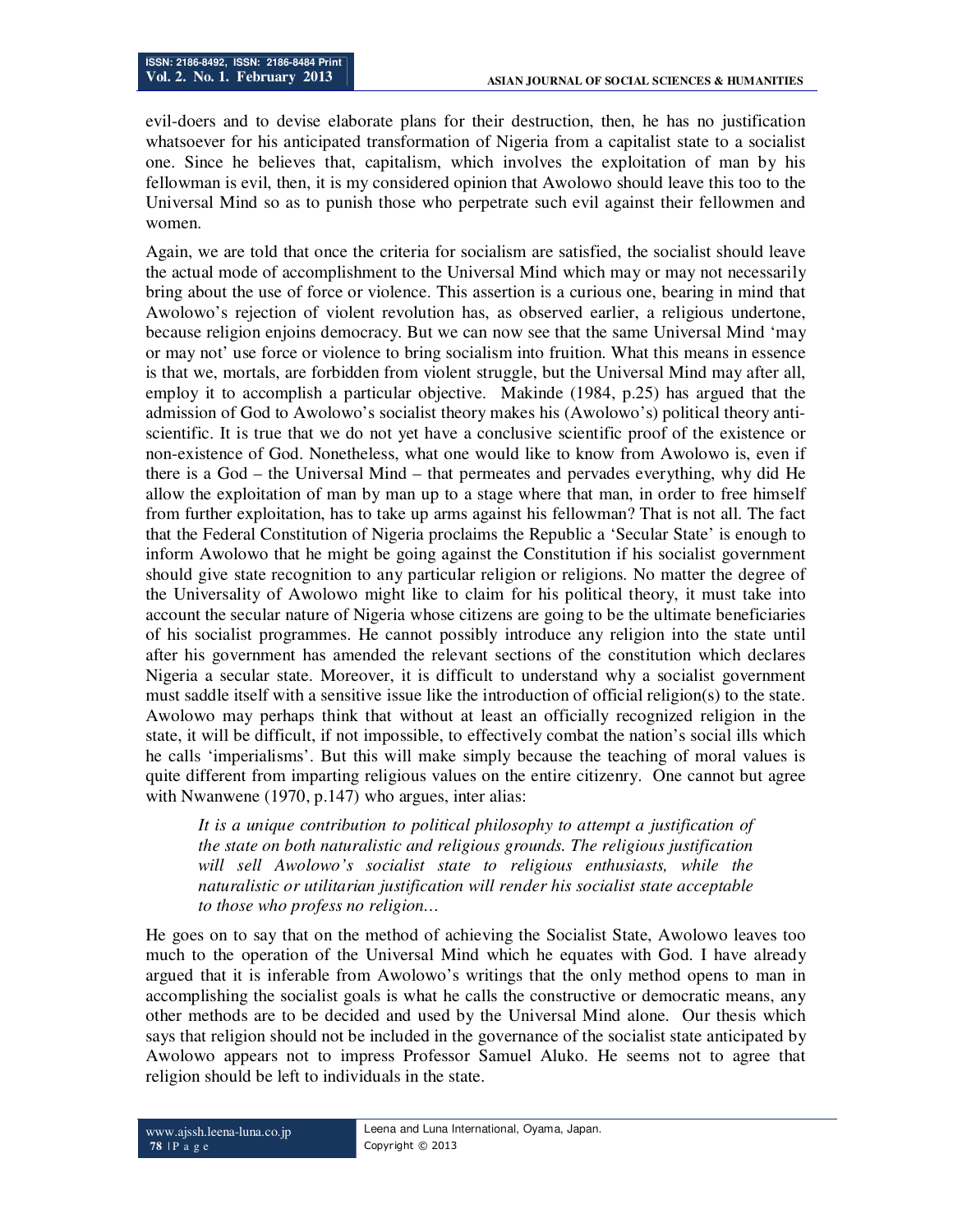It has been argued in this paper that religion, unlike politics, deals with the supernatural and therefore must remain a private affair of the people in a state. However, Aluko (1964: 69) argues that the 'myth' that Christianity and science are opposed is untrue. He opines that their compatibility can only be communicated to the world by Christians of intellect and integrity, who can speak on equal terms with the scientists or who are scientists themselves.

If Awolowo is genuinely committed to eradicating those societal ills which he calls 'imperialisms' then he ought to explore all means of achieving that objective. His political theory may turn out to be a time bomb in the hands of religious fanatics, the more reason why a political theorist like Awolowo needs to separate this from politics

*…The objectivist theory, so far from minimizing the use of force to settle moral conflicts, can be, and constantly has been used to justify it. It is no accident that religious persecutions are the monopoly of objectivist theorists (Nowell-Smith: 1954: 41).* 

However, I am not to be understood as arguing that a relativist or even a subjectivist theory is a better promoter of tolerance among people(s) of diverse religious persuasions. Rather, my thesis is that religion, being an expression of man's ultimate conviction of the universe and its possible creator, or a man's personal relation with his God, he should be left alone to decide how best to maintain and strengthen that relation. The government may however play a supervisory role by ensuring that the people's lives and property are safe in the state. Those who argue that the early Christians were communistic in their day-to-day activities always overlook the fact that mere preaching and making reference to the bible for the redistribution of wealth in the state is not in any obvious sense communistic. Leaving the quest for social, political and economic justice to God to accomplish has nothing to do with either 'scientific socialism' or even the 'normative social science' of Awolowo. In Socialist States, perhaps with the possible exception of Awolowo's, abandoning one's profession, for instance, as a tanner, to become a full-time evangelist or an apostle can hardly be regarded as work. Whatever the amount of socialistic favour Awolowo might attribute to St. Paul (someone whom Awolowo believes was an example of Christian Socialist), he (Paul) could be regarded as one of those whom Lenin believed should be expelled from the ranks of Socialist party. It is not clear how Awolowo is to justify his conviction that there can be no real antagonism and antithesis, as regards principles, between socialism and religion. He argues that 'indeed, because of their in indisputable identity of principles, they should both be mutually sustaining'.

## **CONCLUSION**

In this paper, it is not argued that a political theory (and hence, a political theorist) must be irreligious. Rather, it is argued that since Awolowo rejects almost all the presuppositions of 'African socialism' for the reason that socialism is the same in all climes, then he ought to present his 'normative social science' in the spirit of science without necessarily spicing it with religious flavour, which, to say the least, is not scientific. It is not also clear why Awolowo rejects the presuppositions of 'scientific socialism' of Marx, Engels and Lenin, save the method of achieving socialist objectives as proposed by these theorists. The paradox then is this: if Awolowo's brand of socialism is not African, and at the same time not Marxian, then what is it? If he is propounding a socio-political theory that is meant to address the peculiar Nigerian (or perhaps, African) social, economic and political problems, then, why denying its peculiarity as well as uniqueness to Nigerian situation? For example, his socialist programmes of full employment, free education at all levels, and the rest of them are not meant for either United States of America or European countries. Rather, they were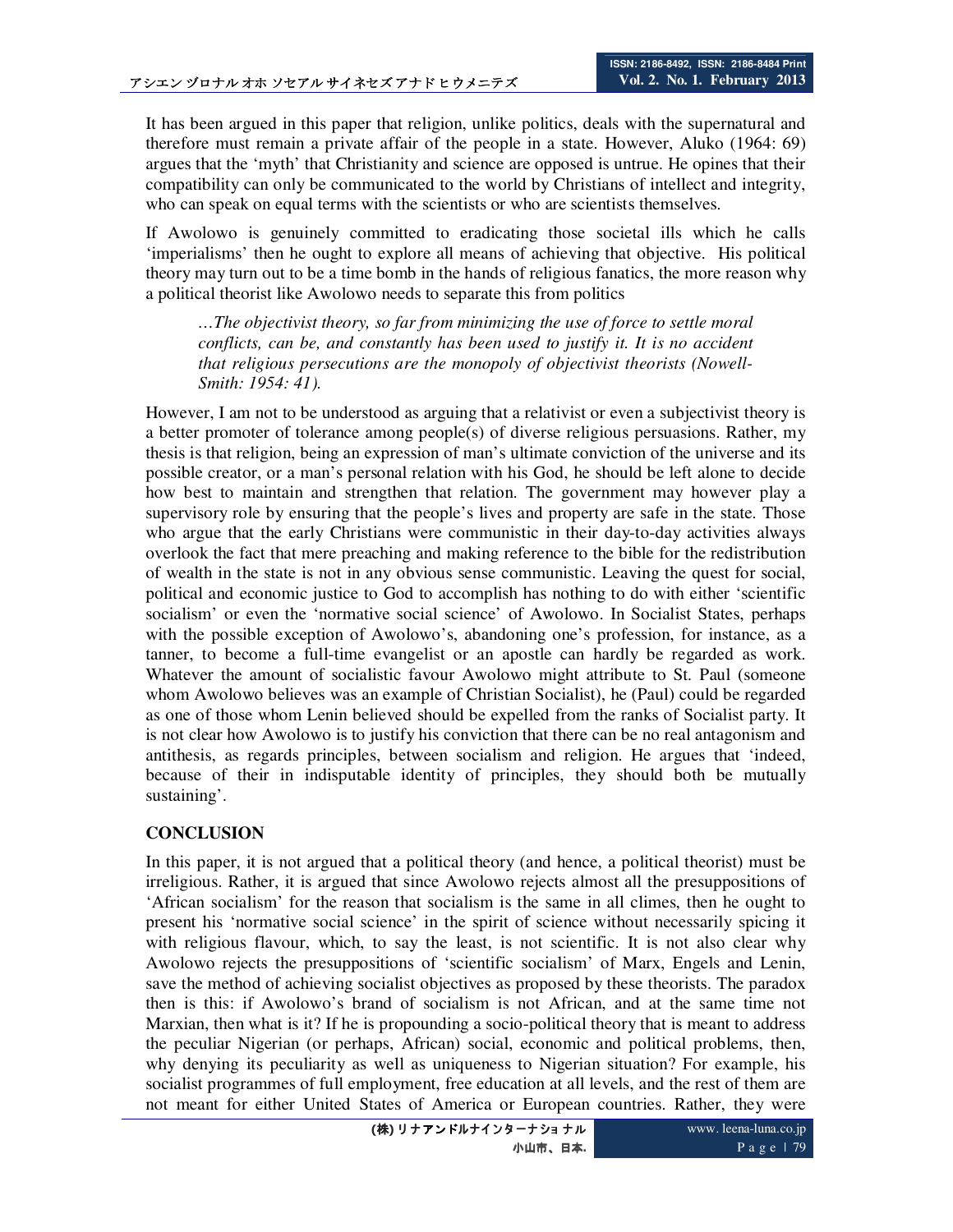designed to eradicate those 'imperialisms' clamped on Nigerians as a result of the government's adoption of capitalism.

His introduction of religion into political philosophy is very unique. But we are quick to add that if necessary care is not taken, religion can be used as an instrument for destablishing the state rather than being a unifying factor in bringing the people together under a socialist party, or any other parties for that matter. Recent religious riots in some parts of the country show that religion is a very sensitive phenomenon that must be handled with caution. Religious fundamentalists do not care whether the government in power is either socialist or capitalist, welfarist or neo-welfarist. They are almost always prepared to slay thousands of lives in order to propagate their doctrine so as to 'purify' the 'infidels'. And in fairness to some of these religious fundamentalists, religion, by its nature, encourages this type of 'cleansing' or 'purification' of new converts as well as those who are yet to be won into the fold. We insist on the separation of religion from politics because we believe that, inherent in nature of religion it is the crusading spirit of winning converts, the result of which, more often than not, is conflict either within members of a particular religion, or between members of various religious sects.

This, of course, appears to be the message of the biblical injunction which says 'go ye forth and conquer'. And the zeal and zest with which the 'faithfuls' carry their conquest of the 'lost ones' are better imagined. What we are saying then is that the way some religious devotees carry out their proselytizing mission cannot be sometimes conflict with the government's determination to maintain law and order in the state. This development becomes tractable if only such religious fundamentalists are not seen as enjoying government's support both morally and financially. Moreover, individuals in the state should be left on their own to seek their spiritual upliftment without any interference from the state as long as this is done in a peaceful manner. All we have said above as to why religion should be kept separate from politics may be regarded by some as matters of contingent circumstance. That is to say, the intolerant tendencies and crusading spirit of some religious fanatics would not serve as adequate reasons for not marrying politics with religion. But this will be a mistake. Once it is granted that one cannot rule out such contingencies in the day-to-day governance of the state, a socialist government which preceded it, imperialisms that are to be vigorously fought and destroyed, must strive to avoid more imperialisms in order to be able to devote more time and energy to improving the well-being of the people of the state. For example, a government, no matter how benevolent and responsive it may be, is still seen by these religious fanatics as inferior or subordinate to God or some gods, hence, state laws are perceived as secondary to religious injunctions. And since these devotees are not prepared to sacrifice the 'truth' at the altar of religious tolerance, the government may, unwittingly, be inviting chaos and social unrest. It is my considered belief then that Awolowo can still argue for his brand of socialism (Democratic socialism) without necessarily bringing religion into it. Marrying religion with politics can only lead to conflicts and tension in the state between believers and non-believers on the one hand, and between one religious group or sect and another, on the other hand. And this type of conflict and tension can be avoided, or at least be brought under control insofar as no religion is seen as enjoying government support at the expense of other 'private' religions.